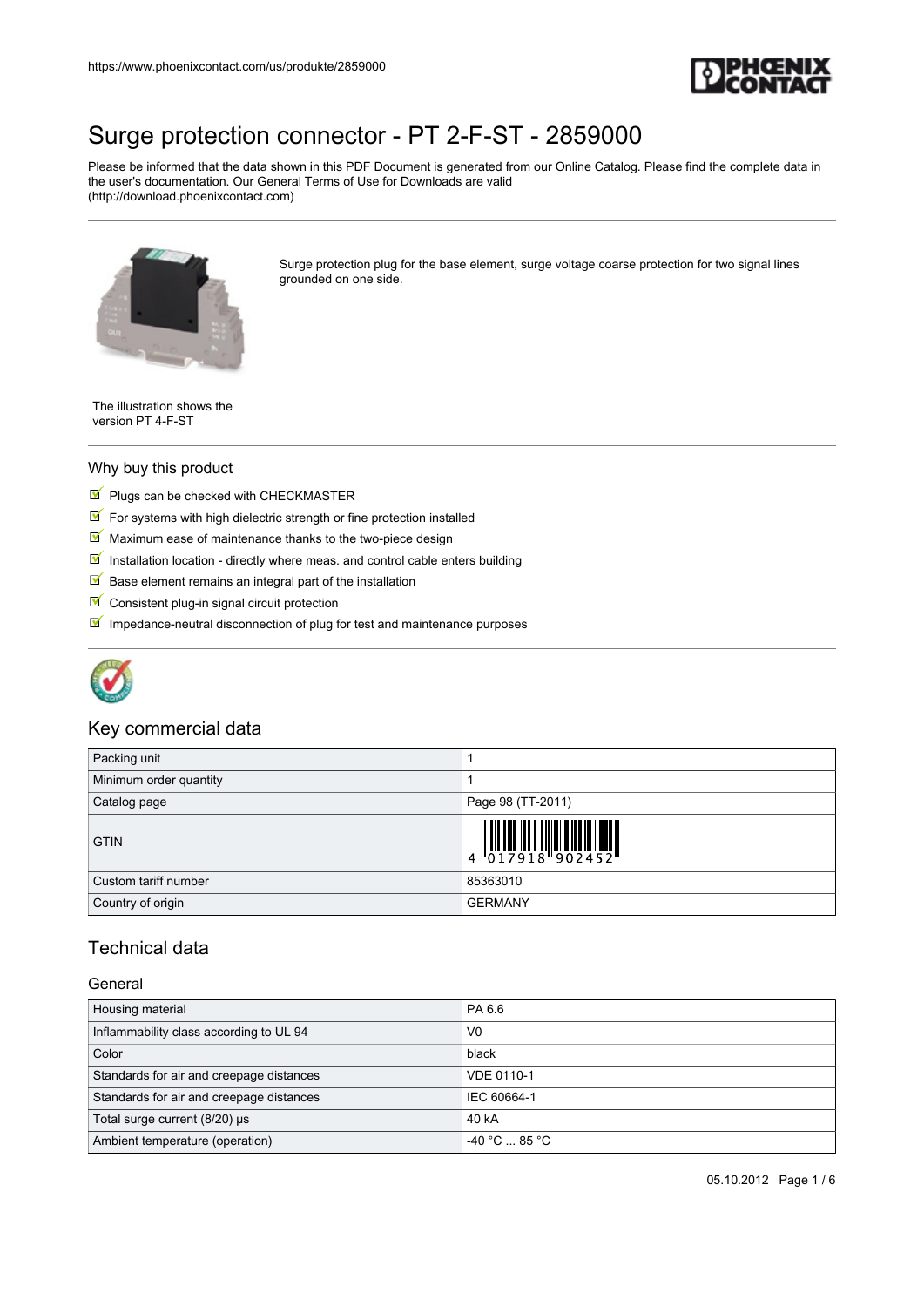

# Technical data

## General

| Mounting type                                                     | On base element                         |
|-------------------------------------------------------------------|-----------------------------------------|
| Design                                                            | DIN rail module, two-section, divisible |
| Degree of protection                                              | <b>IP20</b>                             |
| Direction of action                                               | Line-Earth Ground                       |
| Arrester can be tested with CHECKMASTER from software<br>version: | From SW rev. 1.10                       |
| Width                                                             | 17.7 mm                                 |
| Height                                                            | 45 mm                                   |
| Depth                                                             | 52 mm                                   |
| Pitch unit                                                        | 1 Div.                                  |

## Protective circuit

| IEC category                                                         | C <sub>1</sub>           |
|----------------------------------------------------------------------|--------------------------|
| <b>IEC</b> category                                                  | C <sub>2</sub>           |
| <b>IEC</b> category                                                  | C <sub>3</sub>           |
| <b>IEC</b> category                                                  | D <sub>1</sub>           |
| VDE requirement class                                                | C <sub>1</sub>           |
| VDE requirement class                                                | C <sub>2</sub>           |
| VDE requirement class                                                | C <sub>3</sub>           |
| VDE requirement class                                                | D <sub>1</sub>           |
| Nominal voltage UN                                                   | 48 V AC                  |
| Maximum continuous operating voltage UC                              | 68 V DC                  |
| Maximum continuous operating voltage UC                              | 48 V AC                  |
| Maximum continuous voltage UC (wire-ground)                          | 68 V DC                  |
| Maximum continuous voltage UC (wire-ground)                          | 48 V AC                  |
| Nominal current IN                                                   | 2 A (80 °C)              |
| Operating effective current IC at UC                                 | $\leq 2 \mu A$           |
| Ground conductor current IPE                                         | $\leq 4$ µA              |
| Nominal discharge surge current In (8/20) µs (Core-Earth)            | 20 kA                    |
| Total surge current (8/20) µs                                        | 40 kA                    |
| Max. discharge surge current Imax (8/20) µs maximum (Core-<br>Earth) | 20 kA                    |
| Lightning test current (10/350) µs, peak value limp                  | 5 kA (per path)          |
| Output voltage limitation at 1 kV/us (Core-Earth) spike              | $\leq 600$ V             |
| Output voltage limitation at 1 kV/us (Core-Earth) static             | $\leq$ 25 V              |
| Protection level UP (Core-Earth)                                     | $\leq 600$ V             |
| Response time tA:                                                    | $\leq 100$ ns            |
| Response time tA (Core-Earth)                                        | $\leq 100$ ns            |
| Input attenuation aE, asym.                                          | $0.1$ dB ( $\leq 1$ MHz) |
| Cut-off frequency fg (3 dB), asym. (GND) in 50 Ohm system            | <b>Typ. 100 MHz</b>      |
| Capacity (Core-Earth)                                                | 2 pF                     |
| Message: Surge protection fault                                      | None                     |
| Max. required back-up fuse                                           | 2A                       |
| Surge carrying capacity in acc. with IEC 61643-21 (Core-Earth)       | C2 (10 kV/5 kA)          |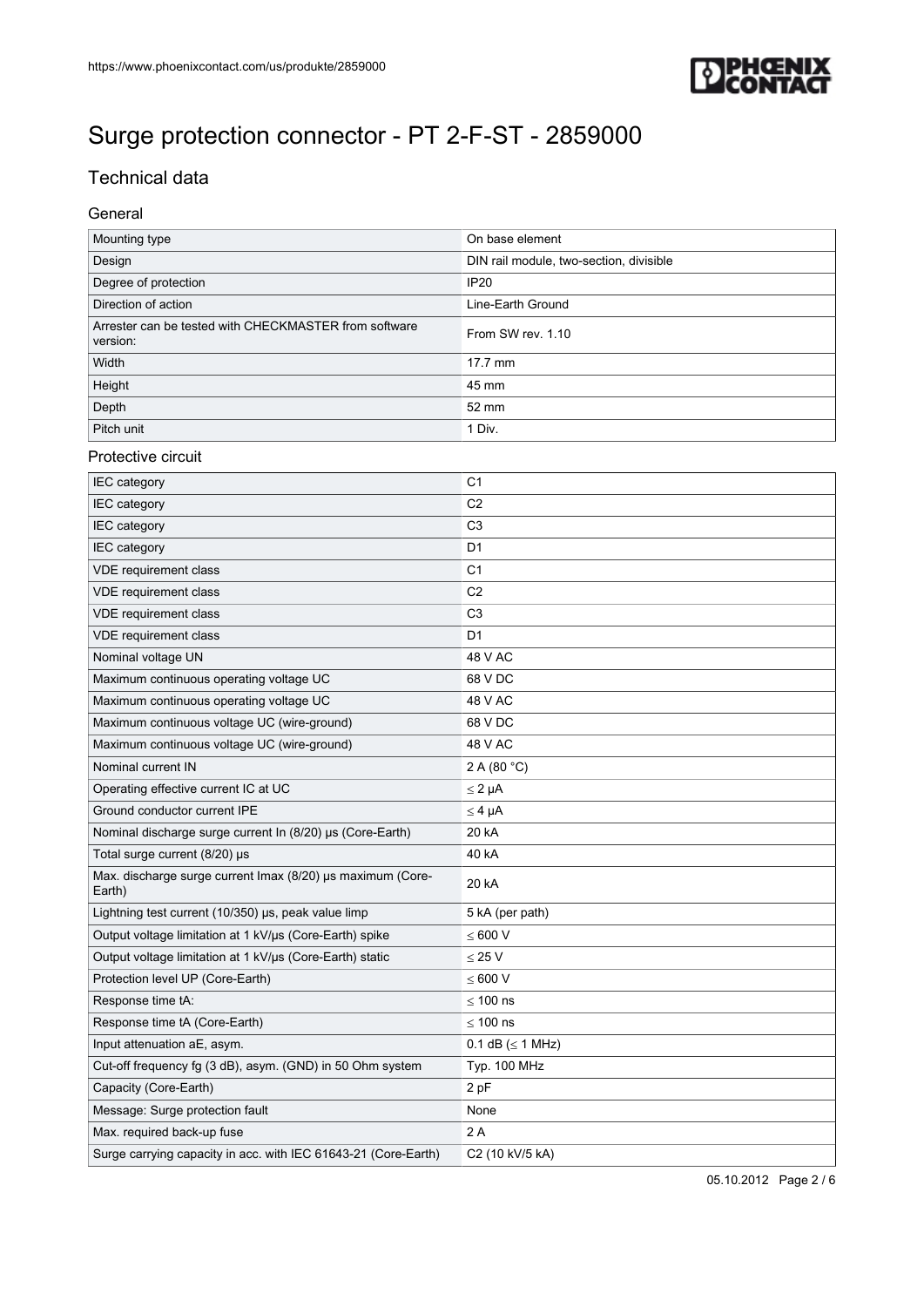

# Technical data

## Protective circuit

| Surge carrying capacity in acc. with IEC 61643-21 (Core-Earth) | C1 (1 kV / 500 A) |
|----------------------------------------------------------------|-------------------|
| Surge carrying capacity in acc. with IEC 61643-21 (Core-Earth) | C3 (100 A)        |
| Surge carrying capacity in acc. with IEC 61643-21 (Core-Earth) | D1 (2.5 kA)       |

#### Connection data

| Connection method                      | Screw connection (in connection with the base element) |
|----------------------------------------|--------------------------------------------------------|
| Connection type IN                     | PLUGTRAB plug-in system                                |
| Connection type OUT                    | PLUGTRAB plug-in system                                |
| Conductor cross section stranded min.  | $0.2$ mm <sup>2</sup>                                  |
| Conductor cross section stranded max.  | $2.5$ mm <sup>2</sup>                                  |
| Conductor cross section solid min.     | $0.2$ mm <sup>2</sup>                                  |
| Conductor cross section solid max.     | $4 \text{ mm}^2$                                       |
| Conductor cross section AWG/kcmil min. | 24                                                     |
| Conductor cross section AWG/kcmil max  | 12                                                     |

## Connection, protective circuit

| <b>Standards/regulations</b> | IEC 61643-21           |
|------------------------------|------------------------|
| Standards/regulations        | <b>DIN EN 61643-21</b> |
| Standards/regulations        | UL 497B                |

# **Classifications**

## eclass

| eCl@ss 4.0 | 27140201 |
|------------|----------|
| eCl@ss 4.1 | 27130801 |
| eCl@ss 5.0 | 27130801 |
| eCl@ss 5.1 | 27130801 |
| eCl@ss6.0  | 27130809 |
| eCl@ss 7.0 | 27130809 |

## etim

| <b>ETIM 2.0</b> | EC001466 |
|-----------------|----------|
| ETIM 3.0        | EC001466 |
| <b>ETIM 4.0</b> | EC001466 |
| <b>ETIM 5.0</b> | EC001466 |

## unspsc

| UNSPSC 6.01          | 30212010 |
|----------------------|----------|
| <b>UNSPSC 7.0901</b> | 39121610 |
| UNSPSC 11            | 39121610 |
| <b>UNSPSC 12.01</b>  | 39121610 |
| UNSPSC 13.2          | 39121620 |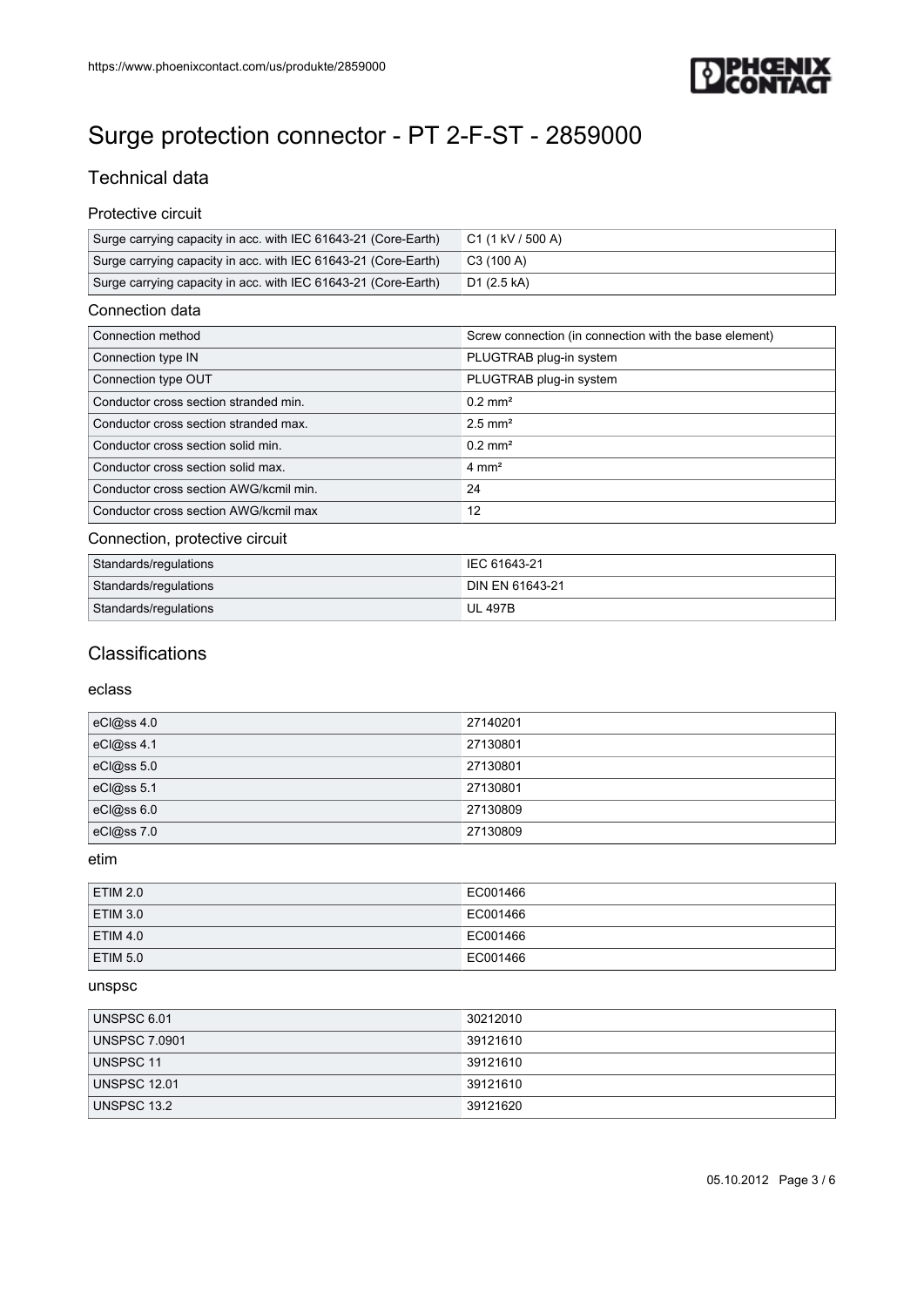

# Approvals Approvals Approvals GOST Ex Approvals Approvals submitted Approval details **GOST** Accessories Accessories Marking

[Marker pen - X-PEN 0,35 - 0811228](https://www.phoenixcontact.com/us/produkte/0811228)



Marker pen without ink cartridge, for manual labeling of markers, labeling extremely wipe-proof, line thickness 0.35 mm

[Zack Marker strip, flat - ZBF 5:UNBEDRUCKT - 0808642](https://www.phoenixcontact.com/us/produkte/0808642)



Zack Marker strip, flat, Strip, white, Unlabeled, Can be labeled with: Plotter, Mounting type: Snap into flat marker groove, For terminal block width: 5 mm, Lettering field: 5.1 x 5.2 mm

[Zack Marker strip, flat - ZBF 5/WH-100:UNBEDRUCKT - 0808668](https://www.phoenixcontact.com/us/produkte/0808668)



Zack Marker strip, flat, Strip, white, Unlabeled, Can be labeled with: Plotter, Mounting type: Snap into flat marker groove, For terminal block width: 5 mm, Lettering field: 5.15 x 5.15 mm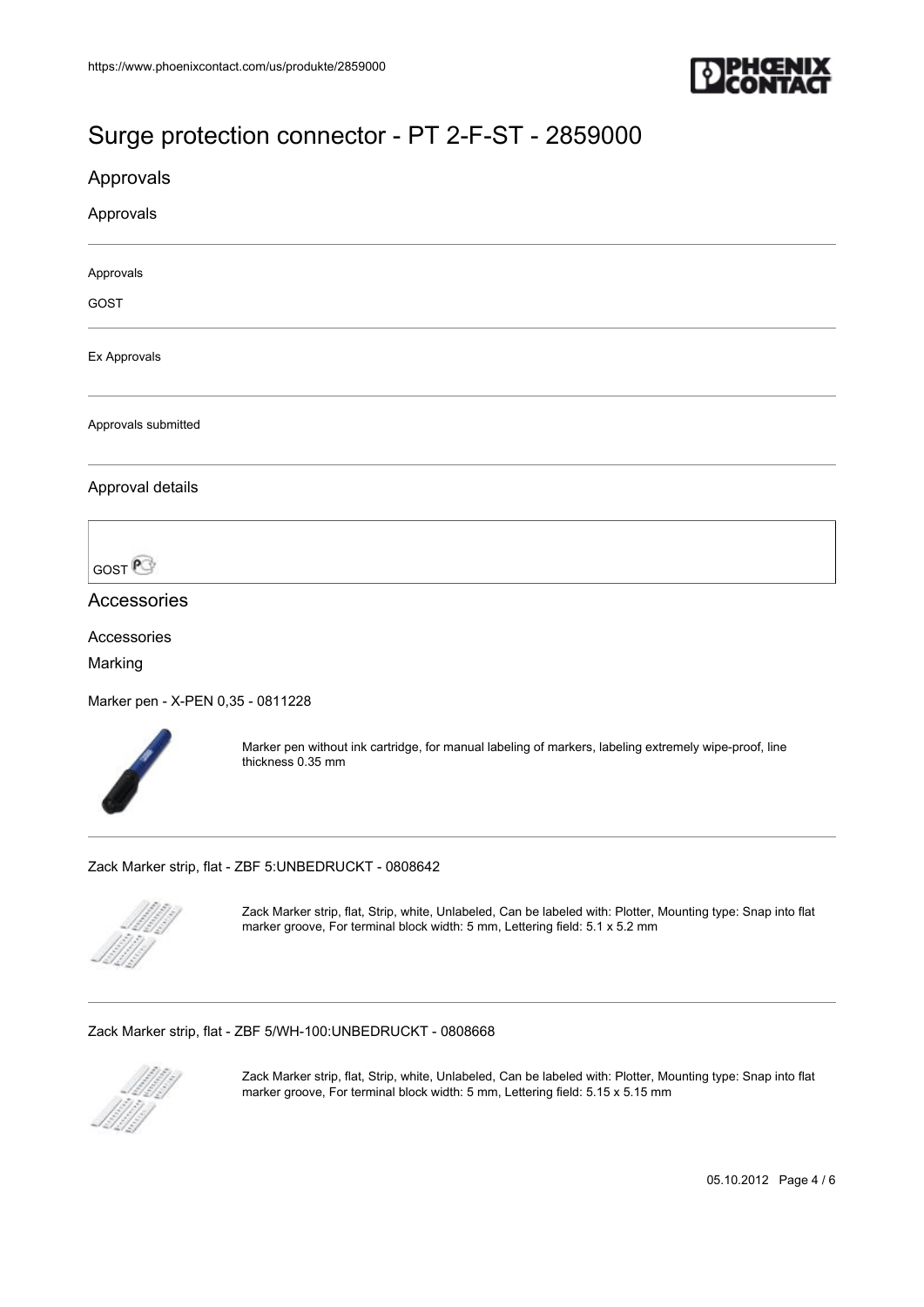

Accessories

#### [Zack Marker strip, flat - ZBF 5,LGS:FORTL.ZAHLEN - 0808671](https://www.phoenixcontact.com/us/produkte/0808671)



Zack Marker strip, flat, Strip, white, Labeled, Printed horizontally: Consecutive numbers 1 - 10, 11 - 20, etc. up to 491 - 500, Mounting type: Snap into flat marker groove, For terminal block width: 5 mm, Lettering field: 5.15 x 5.15 mm

#### [Zack Marker strip, flat - ZBF 5,LGS:GERADE ZAHLEN - 0810821](https://www.phoenixcontact.com/us/produkte/0810821)



Zack Marker strip, flat, Strip, white, Labeled, Printed horizontally: Consecutive numbers 2 - 20, 22 - 40, etc. up to 82 - 100, Mounting type: Snap into flat marker groove, For terminal block width: 5 mm, Lettering field: 5.15 x 5.15 mm

#### [Zack Marker strip, flat - ZBF 5,LGS:UNGERADE ZAHLEN - 0810863](https://www.phoenixcontact.com/us/produkte/0810863)



Zack Marker strip, flat, Strip, white, Labeled, Printed horizontally: Odd numbers 1 - 19, 21 - 39, etc. up to 81 - 99, Mounting type: Snap into flat marker groove, For terminal block width: 5 mm, Lettering field: 5.15 x 5.15 mm

[Zack Marker strip, flat - ZBF 5,QR:FORTL.ZAHLEN - 0808697](https://www.phoenixcontact.com/us/produkte/0808697)



Zack Marker strip, flat, Strip, white, Labeled, Printed vertically: Consecutive numbers 1 - 10, 11 - 20, etc. up to 91 - 100, Mounting type: Snap into flat marker groove, For terminal block width: 5 mm, Lettering field: 5.15 x 5.15 mm

[Zack marker strip - ZBN 18:UNBEDRUCKT - 2809128](https://www.phoenixcontact.com/us/produkte/2809128)



Zack marker strip, Strip, white, Unlabeled, Can be labeled with: Plotter, Mounting type: Snap into tall marker groove, For terminal block width: 18 mm, Lettering field: 18 x 5 mm

Necessary add-on products